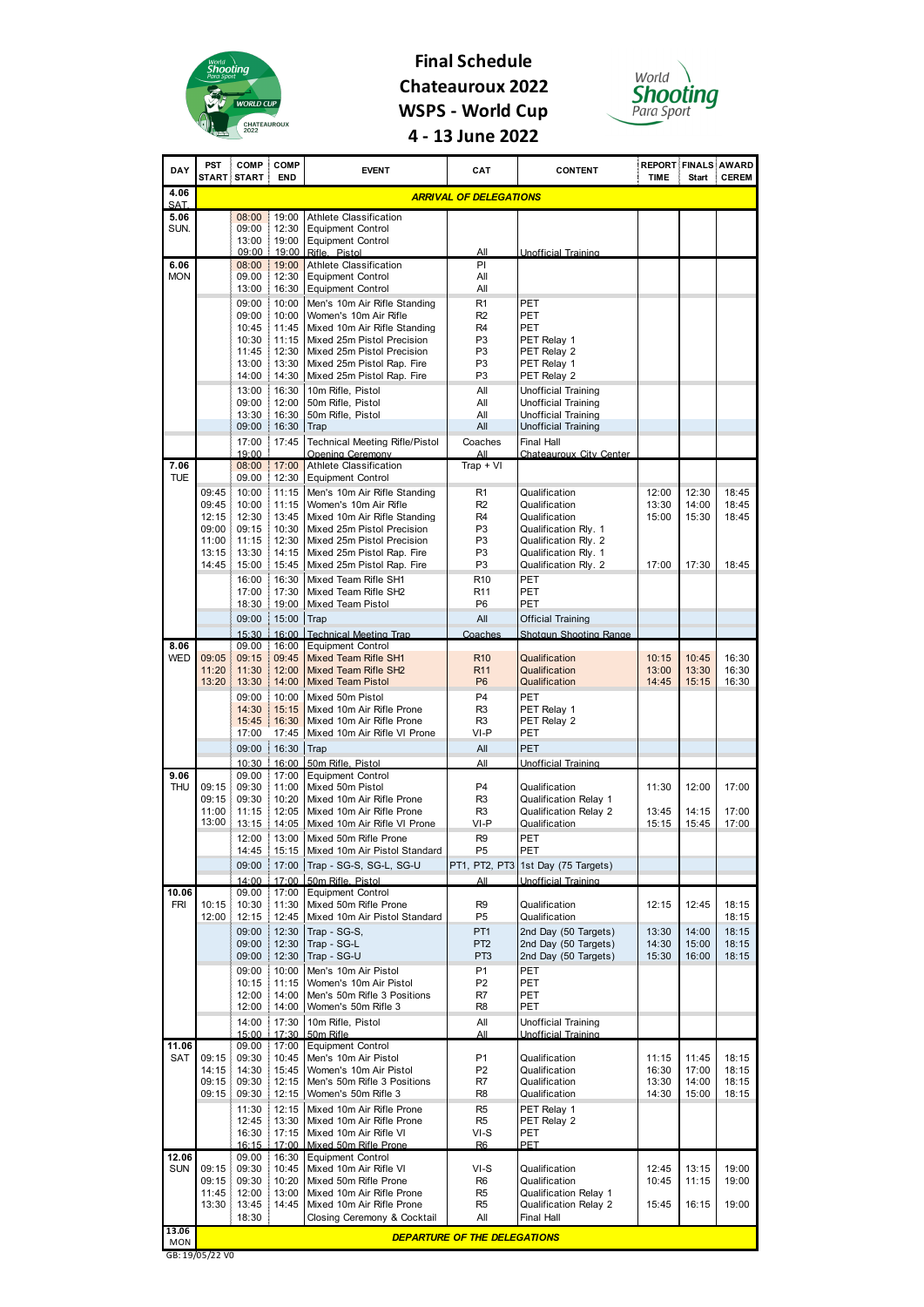



## **General Information**

# **Chateauroux 2022 WSPS World Cup**

*Proposed 2024 Paralympic Games Quota Allocation Event* 

**04 – 13 June 2022**

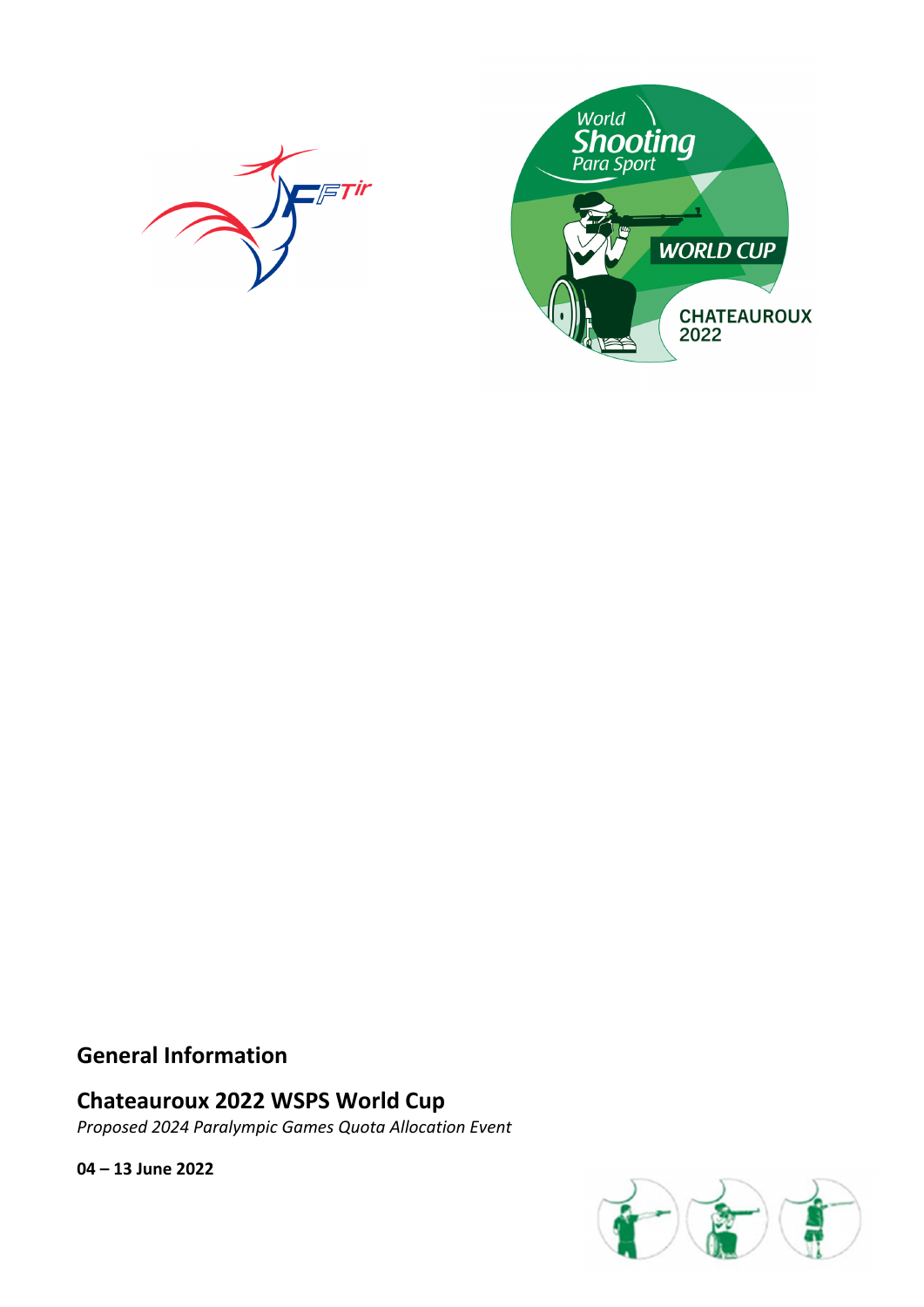



# **Contents**

| $\mathbf{1}$ |     |  |
|--------------|-----|--|
|              | 1.1 |  |
|              | 1.2 |  |
|              | 1.3 |  |
|              | 1.4 |  |
|              | 1.5 |  |
|              | 1.6 |  |
|              | 1.7 |  |
| 2            |     |  |
|              | 2.1 |  |
|              | 2.2 |  |
|              | 2.3 |  |
|              | 2.4 |  |
|              | 2.5 |  |
|              | 2.6 |  |
|              | 2.7 |  |
|              | 2.8 |  |
| 3            |     |  |
|              | 3.1 |  |
|              | 3.2 |  |
|              | 3.3 |  |
|              | 3.4 |  |
|              | 3.5 |  |
|              | 3.6 |  |
|              | 3.7 |  |
|              | 3.8 |  |
| 4            |     |  |
|              | 4.1 |  |
|              | 4.2 |  |
|              | 4.3 |  |
|              | 4.4 |  |
|              | 4.5 |  |
|              | 4.6 |  |
| 5            |     |  |

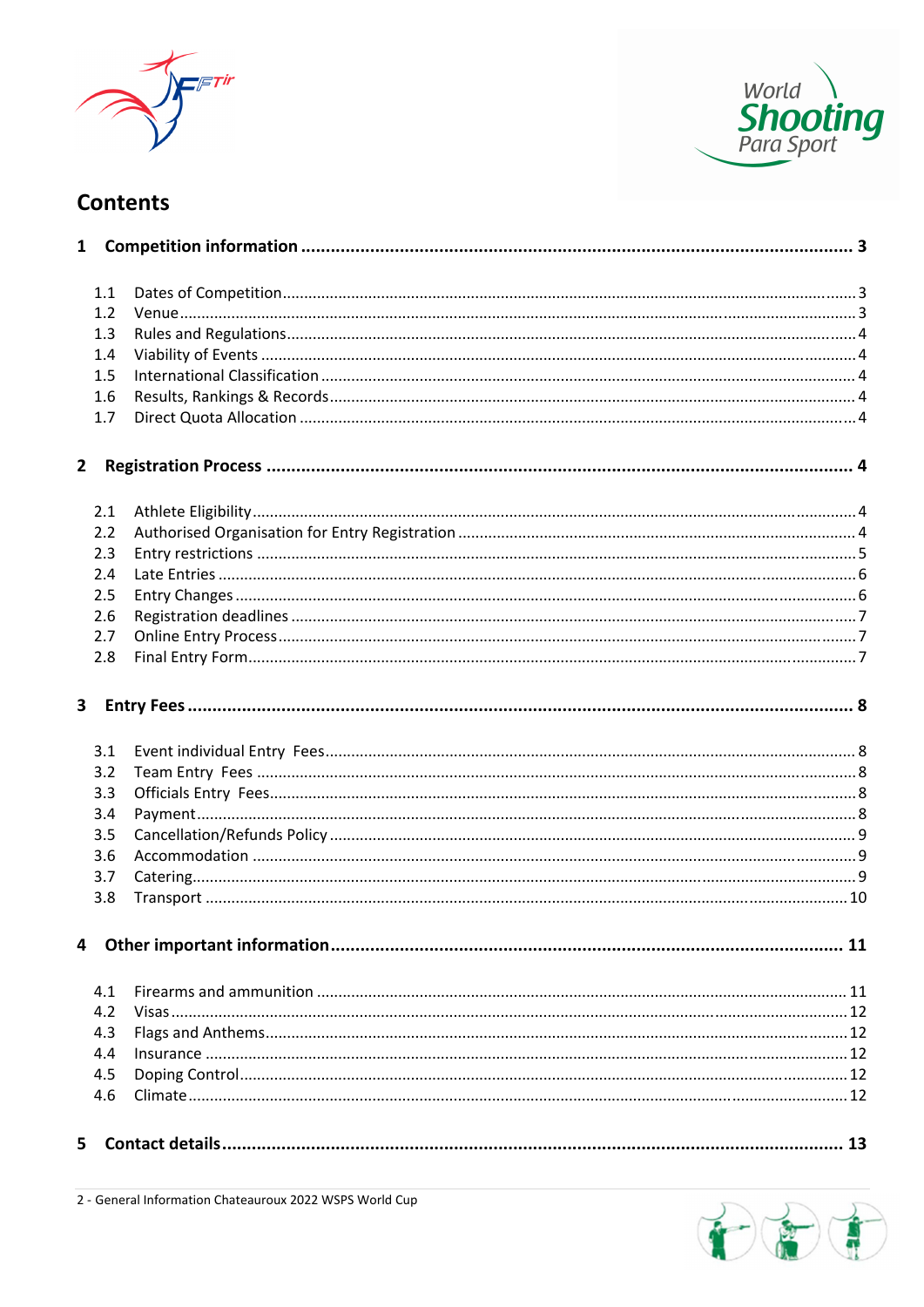



# **Competition information**

French Shooting Federation (FFTir), **Centre National de Tir Sportif (CNTS)** and World Shooting Para Sport (WSPS) are pleased to invite you to the **Chateauroux 2022 WSPS World Cup**. The competition will be held in Chateauroux, France from 04‐13 June 2022.

## **1.1 Dates of Competition**

The Chateauroux 2022 WSPS World Cup will be a Full **Programme** competition, featuring a full programme of events (P1‐P5, R1‐R9, Para Trap and Visually Impaired).

|                                     | <b>Rifle/Pistol</b> | Shotgun      | <b>Visually Impaired</b> |  |
|-------------------------------------|---------------------|--------------|--------------------------|--|
| <b>Arrivals</b>                     |                     | 04 June 2022 |                          |  |
| <b>International Classification</b> | $05 - 06$           | 07           | 07                       |  |
|                                     | June 2022           | June 2022    | June 2022                |  |
| <b>Equipment Control</b>            | 05-06               | 07           | 06-07                    |  |
|                                     | June 2022           | June 2022    | June 2022                |  |
| <b>Technical Meeting</b>            | 06                  | 07           | 06                       |  |
|                                     | June 2022           | June 2022    | June 2022                |  |
|                                     | $06-12$             | $08-10$      | $08-12$                  |  |
| <b>Competition Dates</b>            | June 2022           | June 2022    | June 2022                |  |
| <b>Closing Ceremony</b>             | 12 June 2022        |              |                          |  |
| <b>Departures</b>                   | 13 June 2022        |              |                          |  |

### **Preliminary schedule**

The provisional timetable and events programme is attached. Please note there may be changes to the timetable once entries closed. The programme will be finalised and published following the final entries revision.

Finals will be conducted under current WSPS and ISSF rules in all events (except P5).

### **1.2 Venue**

All events will be held at the following venue:

**C.N.T.S. (Centre National de Tir Sportif)** Route de Lignières 36130 DÉOLS ‐ FRANCE www.fftir.org

SIUS electronic targets will be used for all events for Rifle/Pistol (Qualification and Finals).

- 50 m range: 80 Electronic Targets
- 25 m range: 30 Electronic Targets
- 10 m range: 80 Electronic Targets
	- Final Hall: 10/15 Electronic Targets for each distance

Para Trap will use 3‐5 ranges equip with Laporte machines and Progetti Electronic system.

3 ‐ General Information Chateauroux 2022 WSPS World Cup

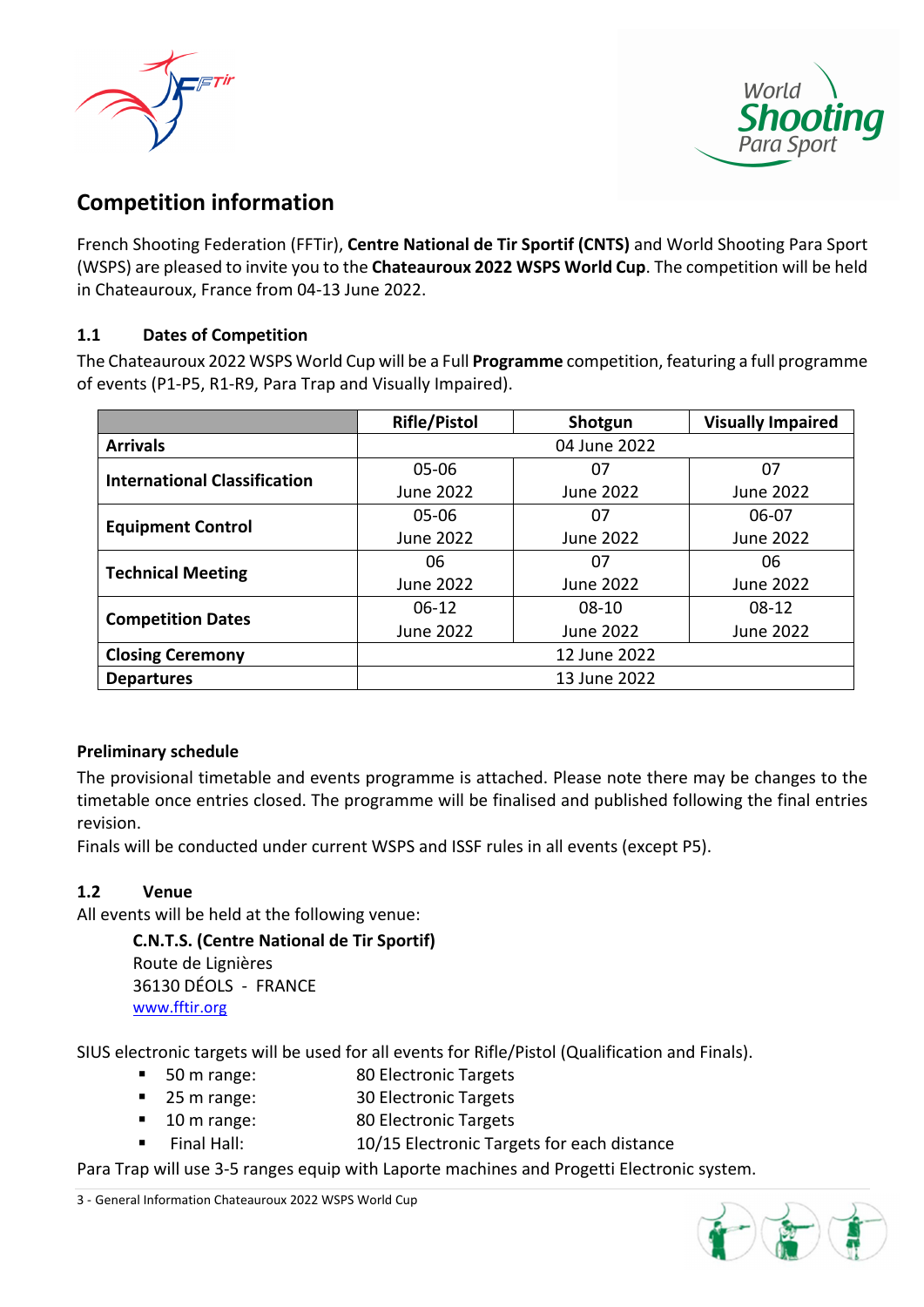



## **1.3 Rules and Regulations**

The competition will be conducted under ISSF and WSPS Rules and Regulations. If you require further information, please visit:

- **WSPS**
- **ISSF**

## **1.4 Viability of Events**

Individual events are considered viable if there are athletesfrom a minimum of four (4) countries entered through the Entry by Name.

Team events will be considered viable if a minimum of three (3) eligible NPCs have entered teamsthrough the Entry by Name (note: in cases where only 3 teams participate, medals will be awarded according to the minus‐one rule).

If an event fails to meet the above minimum viability criteria, it will be not considered viable and will be shot as an MQS event only.

### **1.5 International Classification**

International Classification will be conducted on 05‐06 (Rifle/Pistol) and 07 (Para Trap and Visual Impair) June 2022. A detailed classification schedule will follow after the revision of the final entries by WSPS. At least 4 weeks prior to classification the athlete's completed IPC Medical Information Form and Classification Consent Form must have been uploaded to the athlete's SDMS profile, these forms can be found on the WSPS website.

### **1.6 Results, Rankings & Records**

After the competition is finished, results will be reviewed and published on the WSPS website and the Ranking and Records lists will be updated accordingly.

Only athletes that are licensed, have a sport class status Review (R) or Confirmed (C) and reach the rankings cut-off standard for the relevant event, will have their results recognised for ranking purposes. For further information see the WSPS Rules and Regulations.

### **1.7 Direct Quota Allocation**

It is planned that allocation slotsfor the 2024 Paralympic Games can be achieved at this competition. This will be confirmed once the IPC publishes the Paris 2024 Qualification Criteria, and we will then update this document accordingly.

## 2 **Registration Process**

### **2.1 Athlete Eligibility**

All entered athletes in the Chateauroux 2022 WSPS World Cup must be licensed by the final entries deadline. Athletes' entries not meeting this criteria will be rejected by WSPS.

### **2.2 Authorised Organisation for Entry Registration**

All athletes must be entered by their respective NPCs or organisations authorised by WSPS and accepted by WSPS.

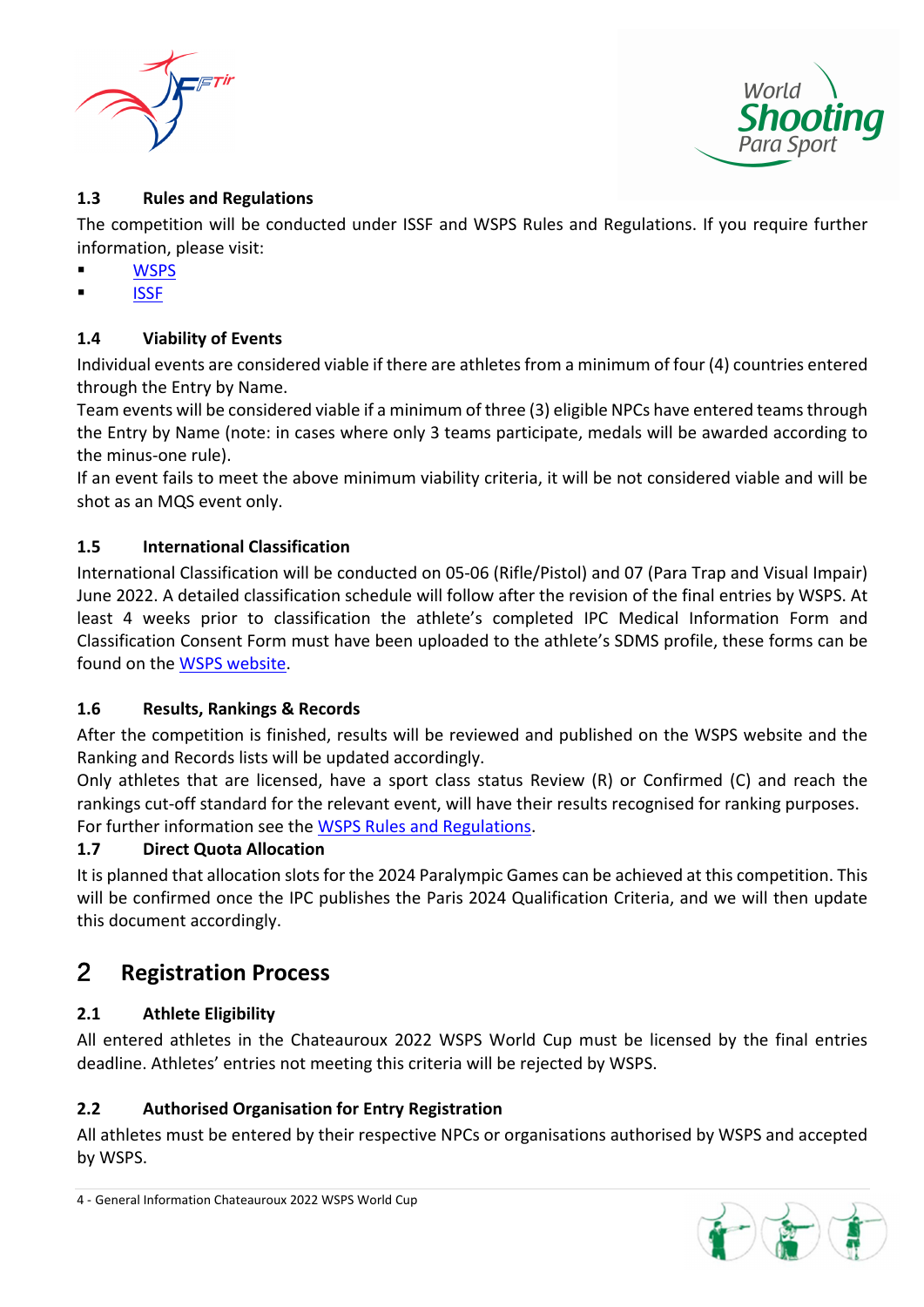



#### **2.3 Entry restrictions**

#### **2.3.1 Maximum number of athlete entries per NPC per event**

The maximum entry per NPC is four (4) 'full' participants per event (athletes eligible to progress to the final, and to obtain records and ranking) if one is a junior in P1‐P2, R1‐R2 or R7‐R8. If no junior athletes are entered, the maximum number of entries is three (3). In mixed events, the maximum number of entries per NPC is four (4) if one is a female or junior. If no female or junior athletes are entered, the maximum number of entries is three (3).

NPCs may additionally enter an unlimited number of 'MQS‐only' athletes (athletes are eligible to obtain qualification scores to be recognised for MQS, but cannot progress to the event final or obtain records or rankings). However, in case of insufficient firing points this number may be restricted by WSPS, in a timely manner.

When entering more than 4 athletes to an event via the Online Entry System, the NPC should contact WSPS after making the online entries, confirming which athletes are to be entered as 'full' entry and which as 'MQS‐only'.

#### **2.3.2 Maximum number of starts per event**

The maximum number of starts per event is the number of athlete entries that can be accepted per event; this calculation is based upon range capacity and the competition schedule.

If the maximum number of starts is reached during the Final Entry Process:

(1) the number of 'MQS‐only' entries may be limited to allow space for entry of 'full' participants;

(2) a 'waiting list' may be established, and in case of subsequent entry cancellations, entries from the waiting list will be accepted on a first-come-first-served basis.

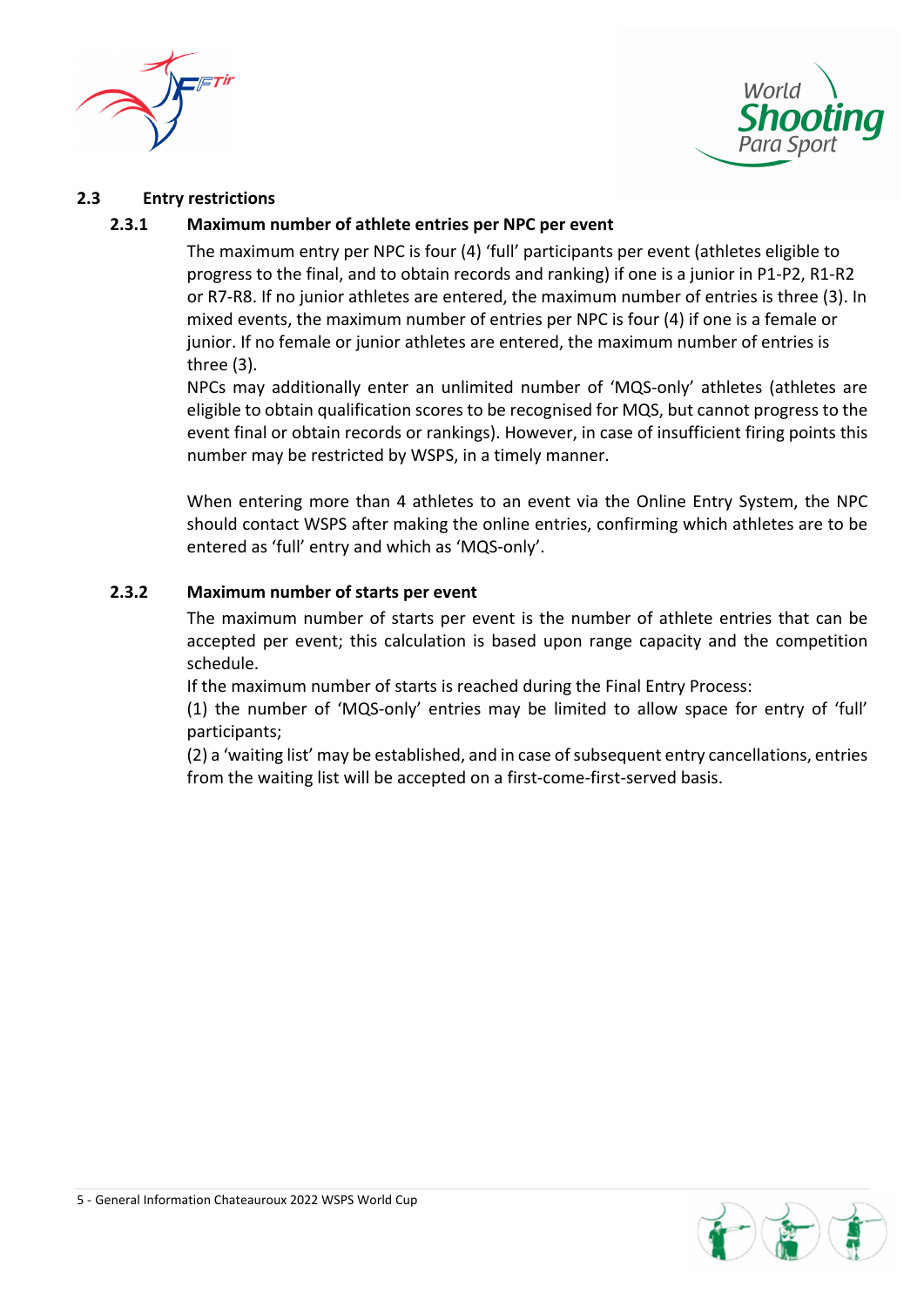



| <b>Event</b>                            | <b>Number of Relays</b> | <b>Maximum number of starts</b> |
|-----------------------------------------|-------------------------|---------------------------------|
| R1 (Men's 10m Air Rifle Standing SH1)   | 1                       | 26                              |
| R2 (Women's 10m Air Rifle Standing SH1) | 1                       | 26                              |
| R3 (Mixed 10m Air Rifle Prone SH1)      | 2                       | 80                              |
| R4 (Mixed 10m Air Rifle Standing SH2)   | 1                       | 53                              |
| R5 (Mixed 10m Air Rifle Prone SH2)      | $\overline{2}$          | 80                              |
| R6 (Mixed 50m Rifle Prone SH1)          | 1                       | 74                              |
| R7 (Men's 50m Rifle 3 Positions SH1)    | 1                       | 30                              |
| R8 (Women's 50m Rifle 3 Positions SH1)  | 1                       | 30                              |
| R9 (Mixed 50m Rifle Prone SH2)          | 1                       | 74                              |
| P1 (Men's 10m Air Pistol SH1)           | 1                       | 74                              |
| P2 (Women's 10m Air Pistol SH1)         | 1                       | 74                              |
| P3 (Mixed 25m Pistol SH1)               | $\overline{2}$          | 48                              |
| P4 (Mixed 50m Pistol SH1)               | 1                       | 74                              |
| P5 (Mixed 10m Air Pistol Standard SH1)  | 1                       | 50                              |
| TR1 (Trap Seated)                       | N/A                     | 60                              |
| TR2 (Trap Lower Limb)                   | N/A                     | 60                              |
| TR3 (Trap Upper Limb)                   | N/A                     | 60                              |
| VI-S (Visually Impaired Standing)       | 1                       | 40                              |
| VI-P (Visually Impaired Prone)          | 1                       | 40                              |

### **2.4 Late Entries**

Late Entry Requests (submitted after the Final Entry by Name deadline) will only be considered if they are received by WSPS at least Two (2) weeks before the official arrival day in order for the France Police to arrange the permits.

Such entries may be accepted at the discretion of the LOC and WSPS; however a Late Entry Fee of **EUR 100** will be charged per additional athlete entered. The Late Entry Fees will be invoiced to NPC by the LOC.

## **2.5 Entry Changes**

**2.5.1 Replacement entries** may be accepted in the same event only due to injury or medical reason. The NPC must submit a valid medical report to WSPS office for approval. The Organising Committee must also approve if such late changes can be accommodated (e.g. firearms import arrangements). Refer to WSPS Appendix 2 – 5.3.1.

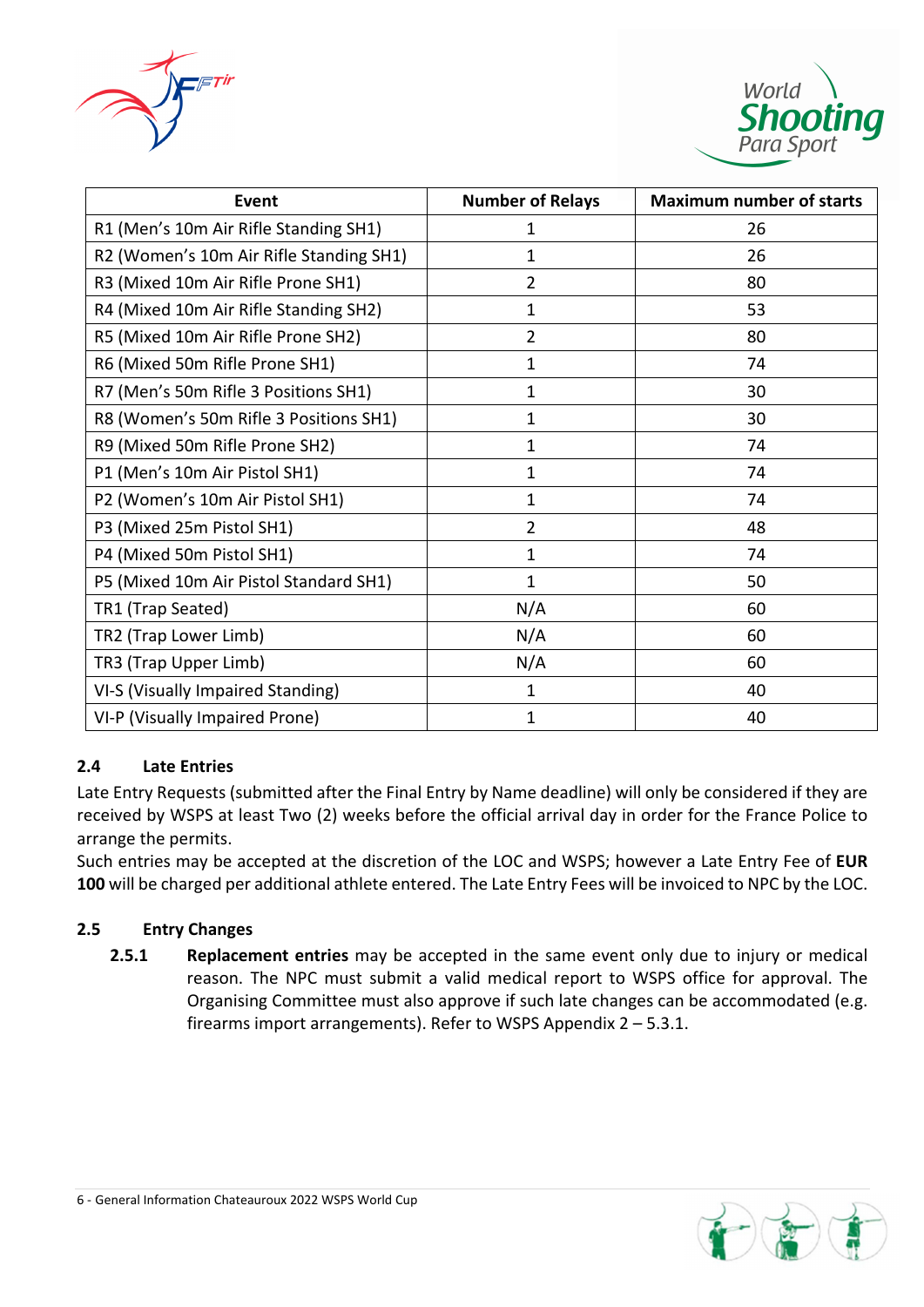



## **2.6 Registration deadlines**

The Registration deadlines (midnight CET ['Bonn-time'] on the dates given) for the competition shall be as follows:

| 04 April 2022 | First Entry (by number) Deadline, via the IPC Online Entry System<br>(www.paralympic.org/entries).<br>NPCs must submit the total number of athletes and team officials participating,<br>and the number of entries estimated per individual and team event. |  |
|---------------|-------------------------------------------------------------------------------------------------------------------------------------------------------------------------------------------------------------------------------------------------------------|--|
| 05 April 2022 | Opening of the Final Entry (by name), via the IPC Online Entry System<br>(www.paralympic.org/entries).                                                                                                                                                      |  |
| 04 May 2022   | <b>Final Entry (by name) Deadline, including submission of the Final Entry Booking</b><br>Forms (including Firearms information and visa support form).                                                                                                     |  |
| 11 May 2022   | <b>Transfer of Payment Deadline.</b>                                                                                                                                                                                                                        |  |

### **2.7 Online Entry Process**

The online entry system can be accessed via the following link: www.paralympic.org/entries

The log-in details are the same username and password used for the SDMS account. If you do not have access to the SDMS/Online Entry System, please contact your NPC. The NPC will be able to make the online entry on your behalf.

### **2.8 Final Entry Form**

In order to make your accreditation for your team, you must submit to the LOC (occ-fftir@fftir.org) and WSPS (info@WorldShootingParaSport.org) your **Final Entry Form** by the final entry deadline (**04 May 2022**).

The Final Entry Form must contain the following information for your team:

- **Page 1 :** Firearms Import Form;
- **Page 2 :** V isa support Form;
- **Page 3 :** Meal booking Form.
- **The IPC Online Accreditation System will be used for all accreditations.**

NOTE: All updated information or requested should be communicated to the LOC through the Final Entry forms ONLY (sent via email) and not only by email text.

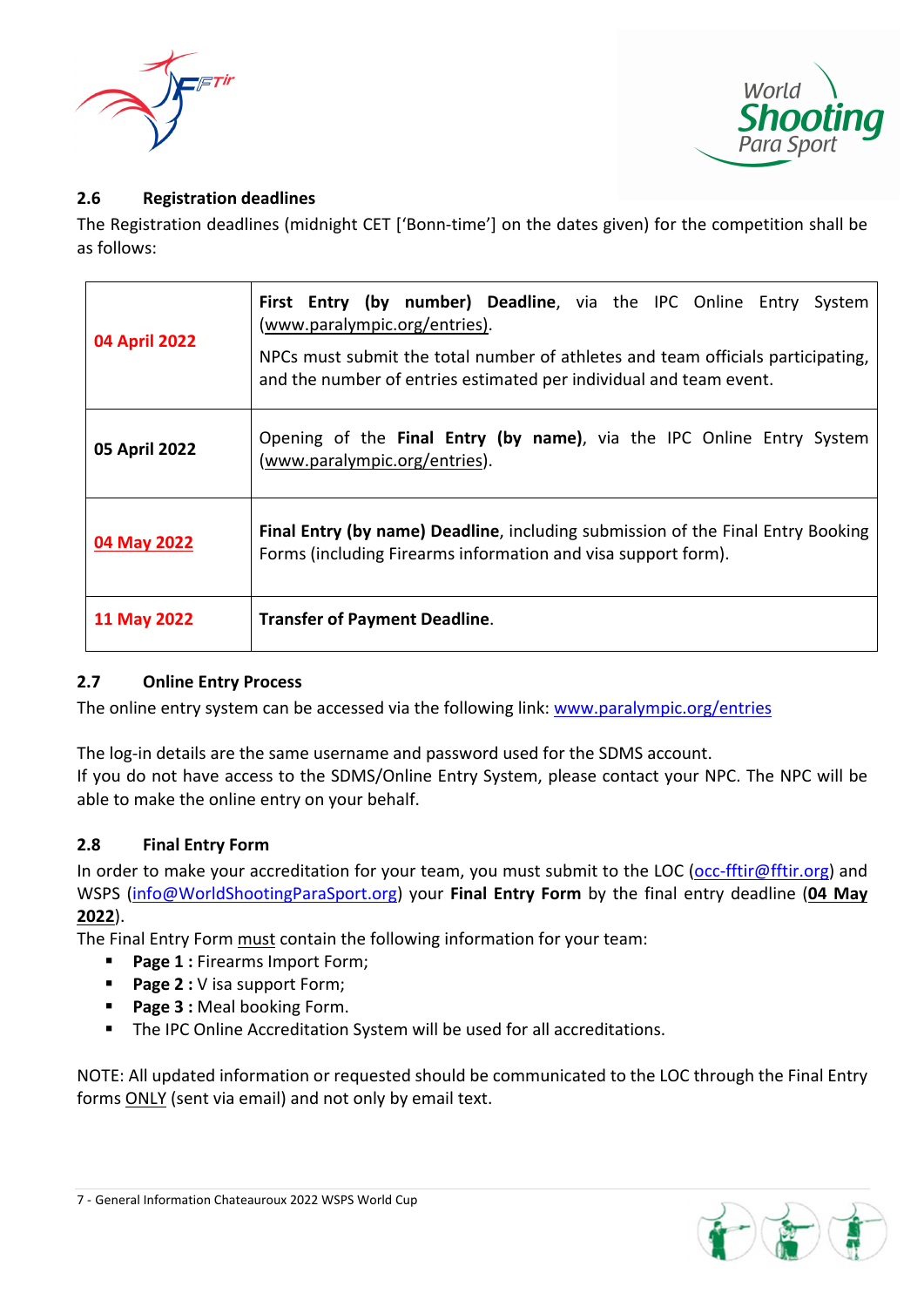



# 3 **Entry Fees**

The Entry Fees will be invoiced to NPCs following the Final Entry Deadline and can be paid by NPCs to the LOC in conjunction with the Basic Entry Fee invoice.

| <b>EUR 170</b> | Event individual Entry Fees (per start, per athlete)          |
|----------------|---------------------------------------------------------------|
| <b>EUR 135</b> | Team Entry Fees - Mixed team Entry fees (per team)            |
| <b>EUR 50</b>  | Officials Entry Fees (team leader, assistant, medical, press) |
| <b>EUR 100</b> | Late Entry Fees (per start)                                   |
| EUR 8          | Para Trap training round (on site)                            |

### **3.1 Payment**

All payments must be made by no later than **11 May 2022**. Please ensure that correct invoice numbers are referenced when making payment.

| <b>Account Name:</b> | FEDERATION FRANCAISE DE TIR       |
|----------------------|-----------------------------------|
| <b>Bank:</b>         | CA DU CENTRE OUEST                |
| <b>Branch:</b>       | <b>AGENCE ENTREPRISES 36</b>      |
| <b>Account No:</b>   | 19506 40000 28111656292 34        |
| <b>IBAN:</b>         | FR76 1950 6400 0028 1116 5629 234 |
| <b>SWIFT:</b>        | AGRIFRPP895                       |

NOTE: All fees must be paid by bank transfer in euros (EUR). Any bank fees or charges MUST be paid by the payee on top of the balance at the time of payment. Any outstanding fees must be paid prior to the collection **of start numbers.**

Following the Entry by Number deadline you will receive a separate invoice notifying the Event Entry Fees (Individual & Team), however both invoices can be paid to the LOC together (please reference BOTH invoice numbers when processing payment).

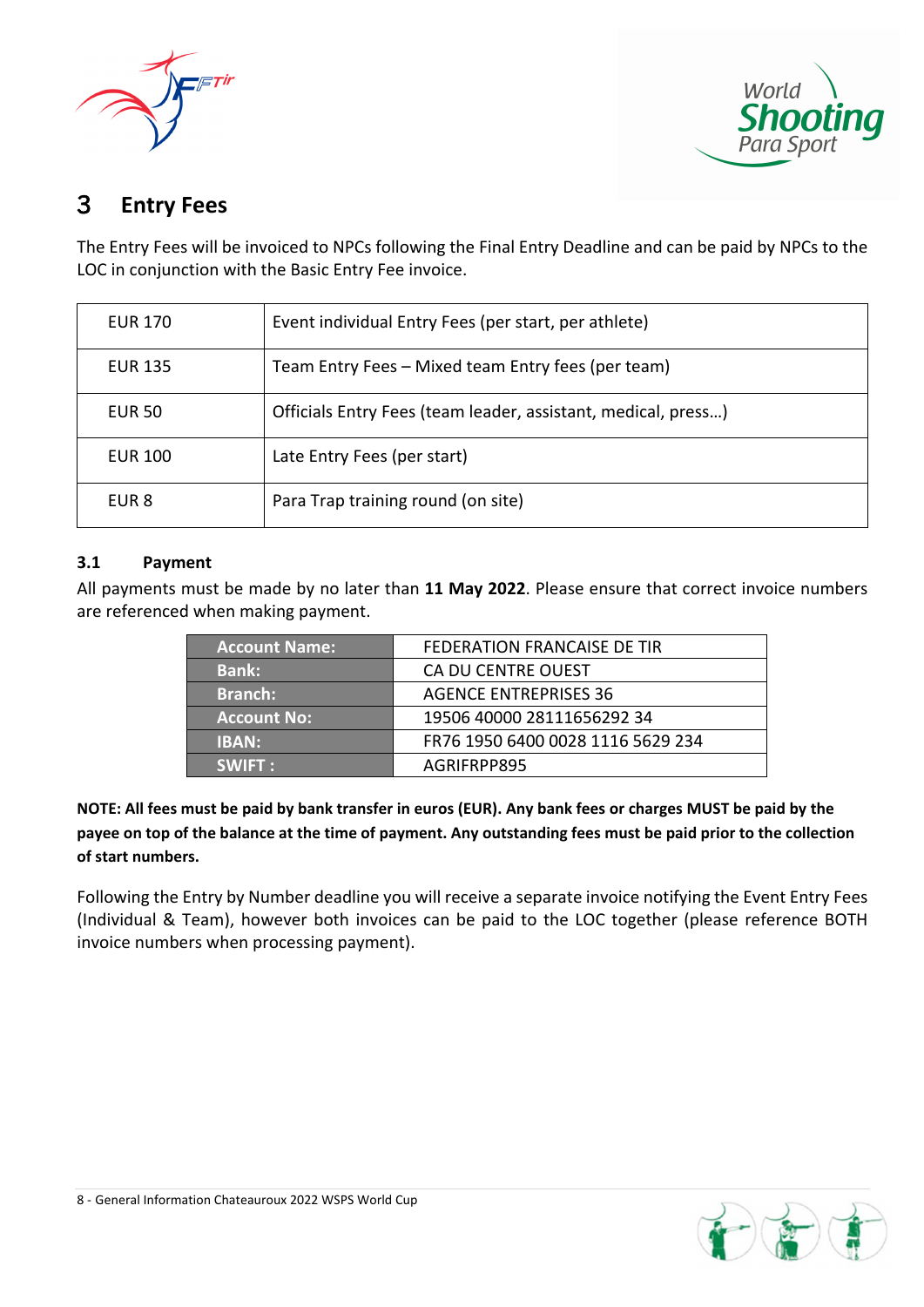



### **3.2 Cancellation/Refunds Policy**

| <b>Cancellations until the Final Entry Deadline</b>    | Full refunds will be given (excluding bank charges, if                                                                       |  |  |
|--------------------------------------------------------|------------------------------------------------------------------------------------------------------------------------------|--|--|
| 03 May 2022                                            | payment transfers were already made).                                                                                        |  |  |
| <b>Cancellations between</b><br>03 May and 11 May 2022 | Partial refunds will be given (teams will be liable to<br>pay 50% of the basic entry fee for any cancelled<br>participants). |  |  |
| <b>Cancellations from</b><br><b>11 May 2022</b>        | No refunds will be given (teams will be liable to pay<br>100% of the basic entry fee for any cancelled<br>participants).     |  |  |

### **3.3 Accommodation**

No accommodation or hotels will be organized by the LOC. Please find here the list of accommodations with the specifications.

### **3.4 Catering**

**Possibility to have lunch on site.** Specific dietary requirements should be advised (vegetarian food, European food, …) to the LOC by the Meal booking Form. Every effort will be made to cater to your requirements, if sufficient notice is given.

#### **Price for lunch : 15 €**

Starters buffet / fish or meat with vegetables or potatoes / Desserts buffet or cheese / Coffee and bread

**The meal booking must be paid in advance by bank transfer like entry fees.** Lunch can be purchased at the range based on availability only. Those that pay in advance have their lunch guaranteed. **Closing Banquet** will be organize on 12th of June at the end of the competition. **Price : 30 € Please complete the meal booking form (FORM 4) with participation for the closing banquet.**

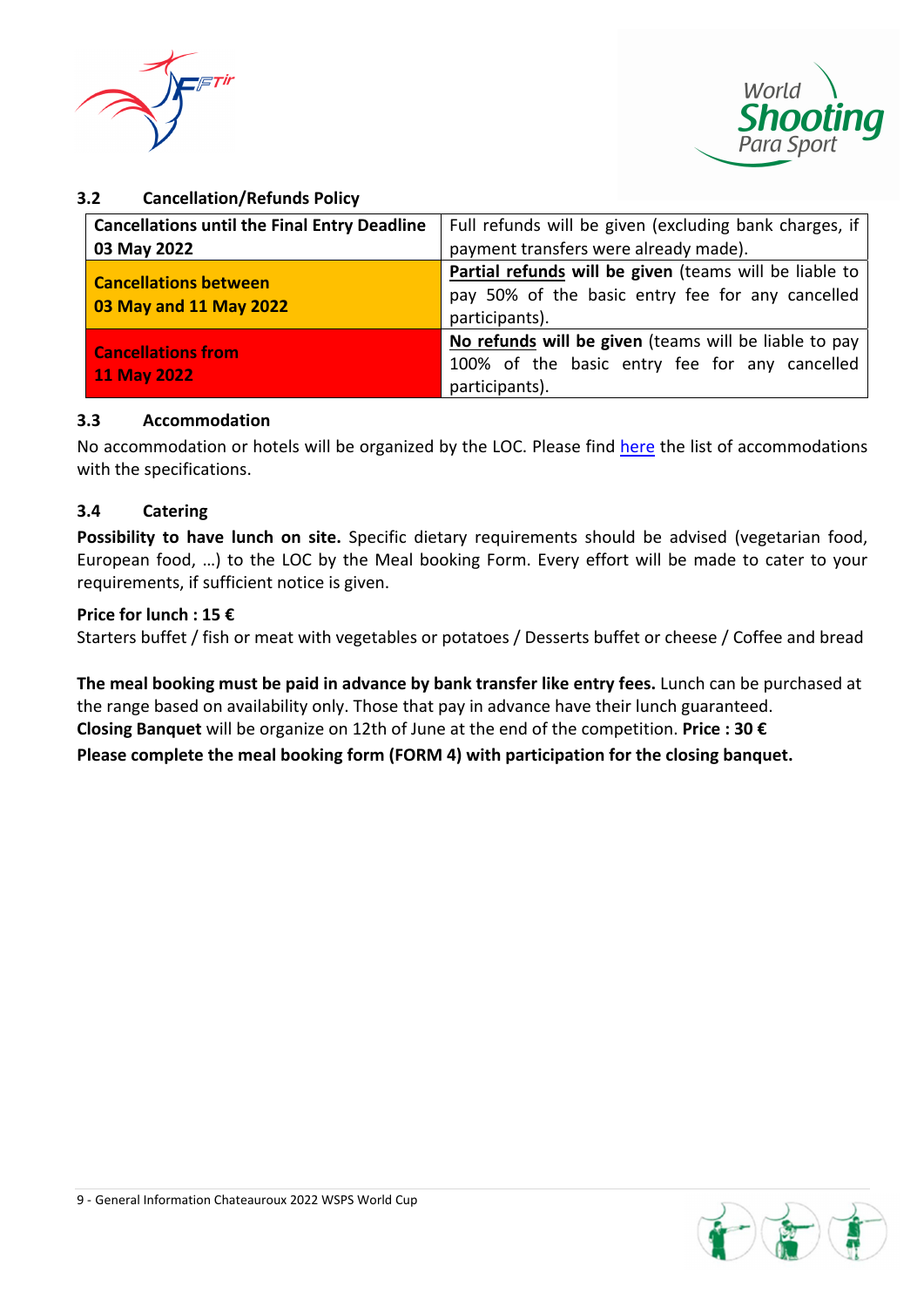



## **3.5 Transport**

No transport will be organized. Airports near the range:



More information concerning transportation here.

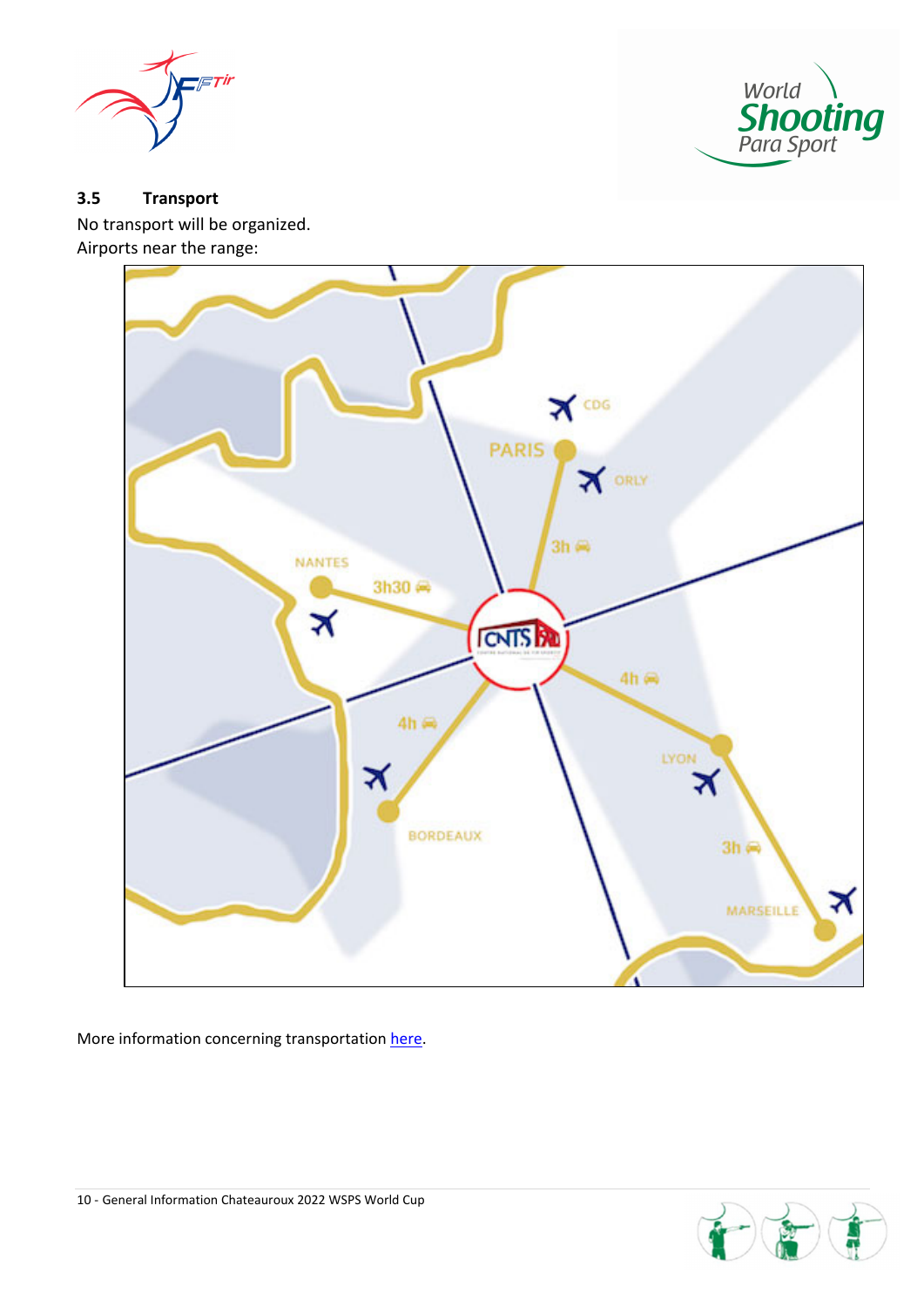



## 4 **Other important information**

## **4.1 Firearms and ammunition**

## **4.1.1 Import/Export**

All delegations must complete the **Firearms Form** (Page 2 of the Final Entry Booking Form) and return it, along with copies of all **Athletes' Photo and valid Passport**, to the LOC by the Final Entry Deadline (04 MAY 2022).

All permits will be processed by the LOC with the Police Department, and sent directly to the airport ready for teams' arrivals. No permit copies will be sent to teams in advance.

The LOC will not be responsible with the French Police at the airport for any incorrect information provided by the NPC related to firearms and ammunitions.

Any request to change Firearms and ammunitions details after the deadline will not be granted.

All NPCs are requested to check with their official airline all the required documents pertaining to import/export of firearm and ammunition.

Ammunitions are not allowed on carry-on baggage and / or with the firearm. Ammunitions should be in a separate baggage.

### **4.1.2 Transportation and Storage**

The armoury (firearms storage) is located at the shooting range; a storage space for equipment and ammunition will also be provided at the shooting range.

Upon departure, all firearms will be removed from the armoury for direct transit to the airport only, not before.

The armoury will be opened from the Official Arrival Day until the Official Departure Day; any teams arriving/departing outside of these dates should advise the LOC so alternate arrangements can be made with Shooting Club.

**NOTE :** All athletes are requested to put labels on their gun cases and ammunition packages mentioning their NPC name.

When entering France, you will need to have an invitation letter and claim possession of the firearms to the officer when crossing the border. Persons with EU firearm permits do not need to show any forms or pay any taxes.

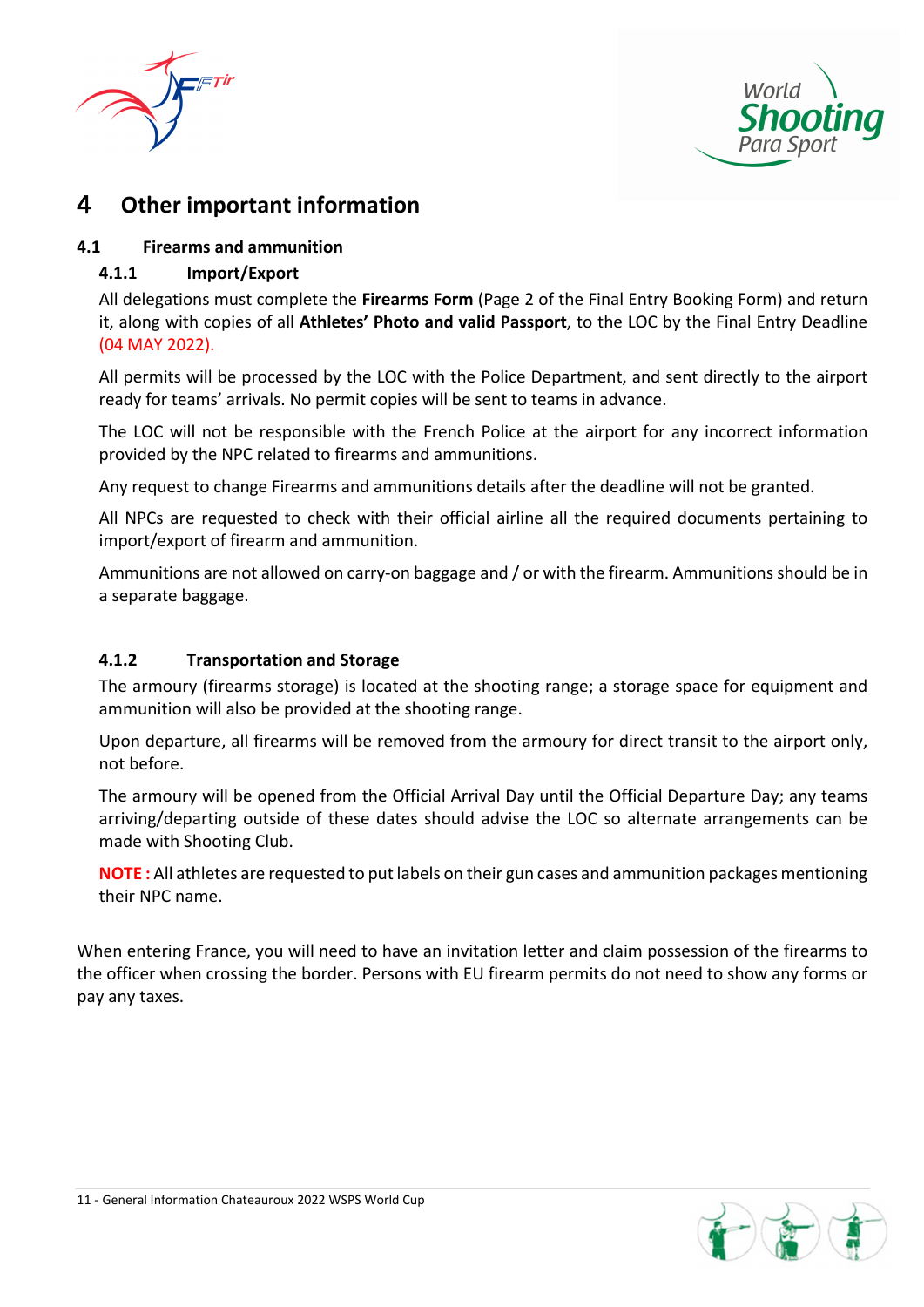



### **4.2 Visas**

**NPCs are responsible to obtain a Visa if required**. You can visit the French immigration website to check if you require a visa to enter France.

To request an Official Letter of Invitation from the LOC, to aid with your visa application process, please send the visa support form (FORM 3) to the LOC with the following details :

- 1. Full name as in passport (No nick names please)
- 2. Function in the team
- 3. Passport number
- 4. Passport expiry date
- 5. Copy of passport (clear to see)

### **4.3 Flags and Anthems**

All participating teams are requested to bring with them their **national anthem in digital format** (preferably MP3; maximum length = 50 seconds) and at least **one (1) national flag** (approx. size 150 cm x 100 cm).

#### **4.4 Insurance**

Please kindly note that all team members (including competitors, technical staff, officials and supporters) attending this event are kindly requested to ensure they have personal, medical and travel insurance as the event will not indemnify individual claims.

The LOC will not cover any illness cases.

#### **4.5 Doping Control**

Doping control will be conducted according to the IPC Anti-Doping Code. The controls will be made by Chatenay‐Malabry laboratory.

#### **4.6 Climate**

The temperature in June in Chateauroux is between min. 12°C and max. 30°C (www.weathercrave.co.uk)

### **4.7 Covid‐19**

All the guidelines form the French government, ISSF, ESC and WSPS will be followed to make this event as safe as possible.

Updated information here.